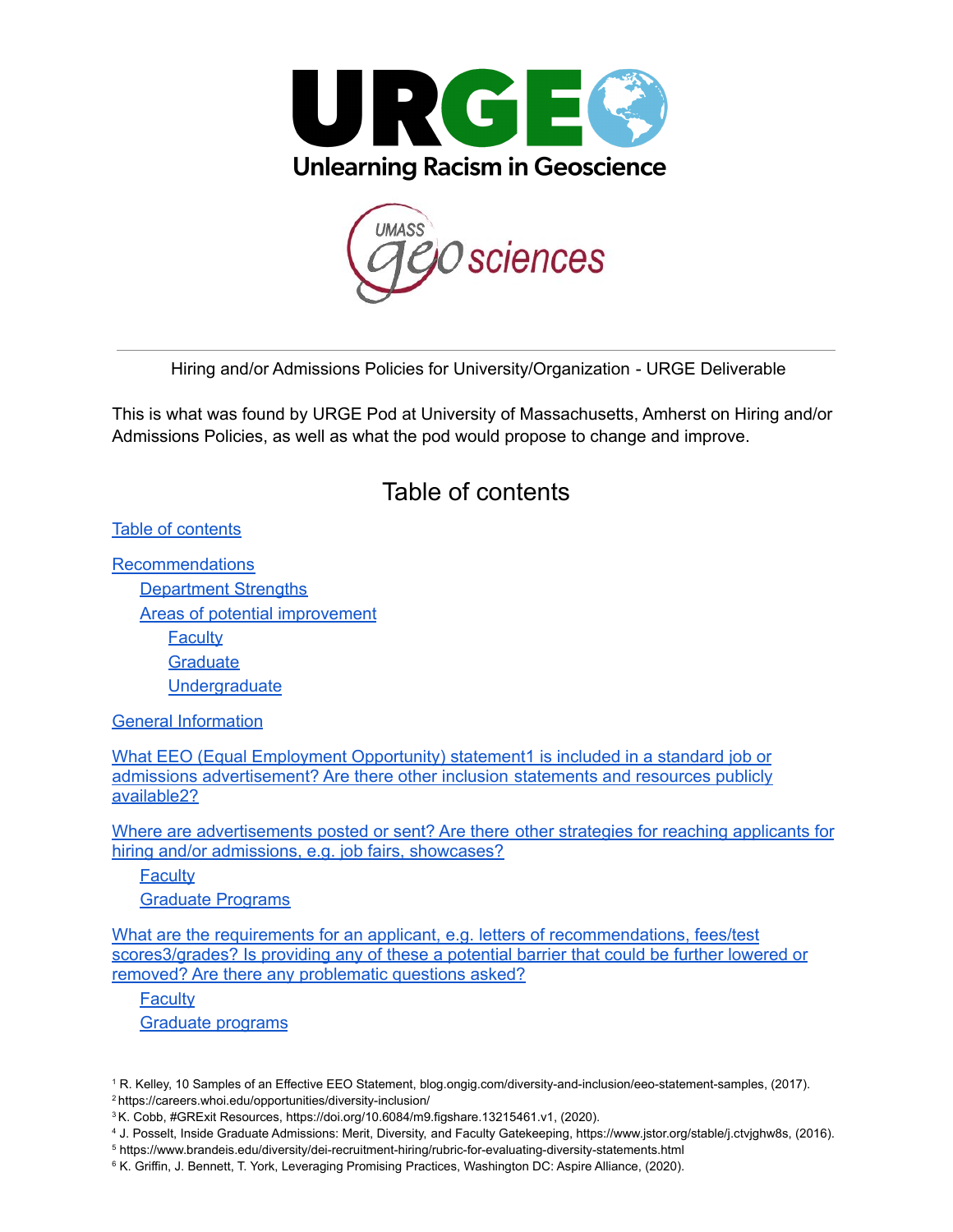

How are [applicants/applications](#page-8-0) evaluated? Is that process and/or rubric4,5 public? What kind of biases are [introduced](#page-8-0) in this process and what strategies are used to address these, e.g. [removing](#page-8-0) applicant names?

**[Faculty](#page-8-1)** 

Graduate [programs](#page-9-0)

Who is on selection [committees](#page-10-0) and who makes the final decisions? Who interacts with the [applicants?](#page-10-0)

**[Faculty](#page-10-1)** 

Graduate [programs](#page-10-2)

Has your hiring and/or admissions process been evaluated by outside [consultants?](#page-11-0) What is the process for [changing](#page-11-0) it?

Has your university or company [implemented](#page-12-0) or considered strategies like cohort hiring, mentoring, dual career support and partner hires, [re-visioning](#page-12-0) your work culture, or other [considerations](#page-12-0) outlined in "Leveraging Promising Practices"6?

### <span id="page-1-0"></span>Recommendations

Before providing answers to specific deliverable questions, we would like to provide a summarized list of strengths and weakness within our department for future reference by the UMass Amherst URGE Pod:

#### <span id="page-1-1"></span>Department Strengths

- Significant improvements have been made regarding graduate admissions:
	- The GRE is no longer required for graduate applications.
	- $\circ$  In addition to a personal statement, there is now a supplement that aims to specifically identify the strengths of the student.
	- There is now a rubric for assessing applicants.

#### <span id="page-1-2"></span>Areas of potential improvement

● We need an established Code of Conduct for both faculty and students within the department.

<span id="page-1-3"></span>**Faculty** 

• Faculty hiring process: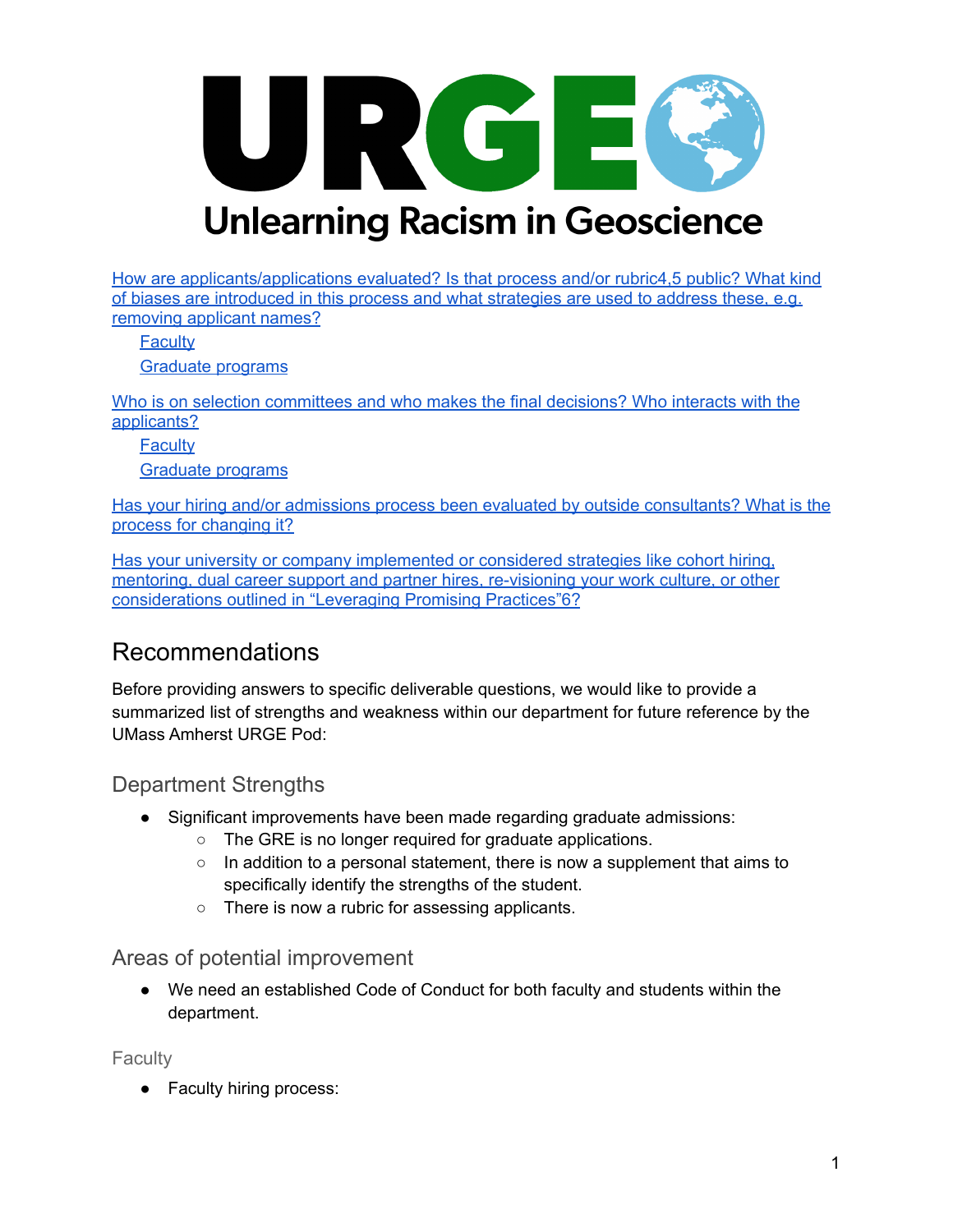

- $\circ$  We would like to improve transparency throughout the faculty hiring process. Members of the department should be aware of any recent applicants or hires, as well as the process by which applicants are evaluated.
- Potential letters from previous students and subordinates should be considered, if available.
- Rubric for evaluation
	- W[e](https://ofew.berkeley.edu/recruitment/contributions-diversity/rubric-assessing-candidate-contributions-diversity-equity-and) would like to institute rubrics for evaluating statements, for example this could be a [model.](https://ofew.berkeley.edu/recruitment/contributions-diversity/rubric-assessing-candidate-contributions-diversity-equity-and) We could also develop a rubric to assess research statements that could help identify research justice issues such as those discussed in the last deliverable.
	- Potentially have the department climate committee score diversity statements, as well as the search committee, then have the search committee compare the climate committee scores with their own.
	- Have each application material be given a set weight.
- Some pod members are in favor of creating a statement for our department's job descriptions that would phrase a commitment to DEI work in the positive as opposed to the negative wording that exists in the EEO statement below was discussed, but there is concern that words without a cultural shift may not represent the reality in the department.

#### <span id="page-2-0"></span>**Graduate**

- Update graduate application information to include a section about fee waivers (who qualifies? Who do you contact? What's the process?). Make the process straightforward.
	- $\circ$  E.g. statement: "If you would like a fee waiver, contact X"
- Potentially include a section for a student to explain their recommendation letters, and any complications with previous harmful or biased advisors. Also include a section allowing a student to explain their GPA, if low but not reflective of their abilities. This should be available for the particular cases in which a student has worked a full time job, supported a family, or undergone difficult life events, etc., that have harmed their GPA.
- We would like to create a volunteer support structure in which current students that have already been through the process are available to assist applicants through the application process. The potential applicants share whatever demographic information they choose to offer, and we can use that to pair them with buddies.
- A similar support structure could be implemented for incoming students to assist in the transition to grad school. Something similar exists for some new faculty hires, but not all.
- Creating a statement for our department's undergraduate and graduate program that would phrase a commitment to DEI work in the positive as opposed to the negative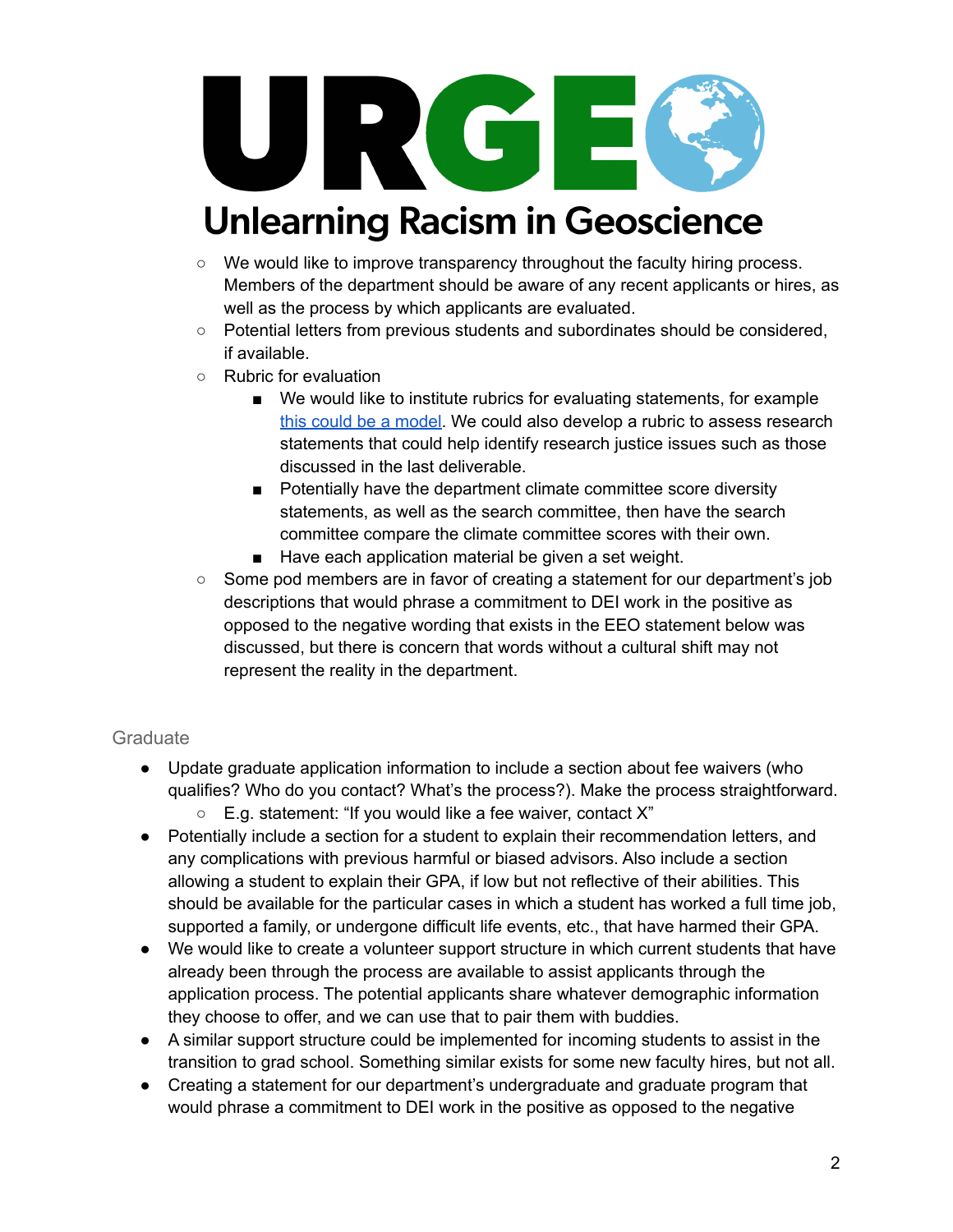

wording that exists in the EEO statement below was discussed, but there is concern that words without a cultural shift may not represent the reality in the department.

- Create a standard list of places to recruit for graduate students including the National Association of Black Geoscientists meeting, SACNAS, AGU, GSA and others.
- The GPD negotiated with the Dean to ensure UMass graduate school application fees were waived for students applying through the AGU Bridge Scholars. We will need to revisit with the new Dean to ensure that it will continue in future years.
- The [application](https://www.geo.umass.edu/sites/default/files/Application_Bromery_Fellowship.pdf) for Bromery funding is out of date and the [page](https://www.geo.umass.edu/about/bromery) also needs to have qualifications listed.

#### <span id="page-3-0"></span>Undergraduate

- We should explore new avenues for recruiting geoscience undergrads at UMass, such as the following:
	- when we participate in IE courses, student recruitment weekends, RAPs we should insert a slide with a statement that welcomes everyone from all backgrounds and experiences to geosciences - there is no barrier to entry! All are welcome.
	- We should brainstorm ways to have undergrads do activities with graduate students. Some example activities could include: hikes, day trips, rock climbing, etc.

### <span id="page-3-1"></span>General Information

Information on the Geosciences graduate program, including links to information on applying can be [found](http://www.geo.umass.edu/programs/graduate) here.

The [faculty](https://www.umass.edu/provost/resources/all-resources/academic-personnel/faculty-hiring/faculty-search-activities-guide#ui-id-51) hiring guide for UMass Amherst can be found here.

No information is included on the undergraduate admissions process because we accept every student who applies and the application is the standard application for UMass Amherst.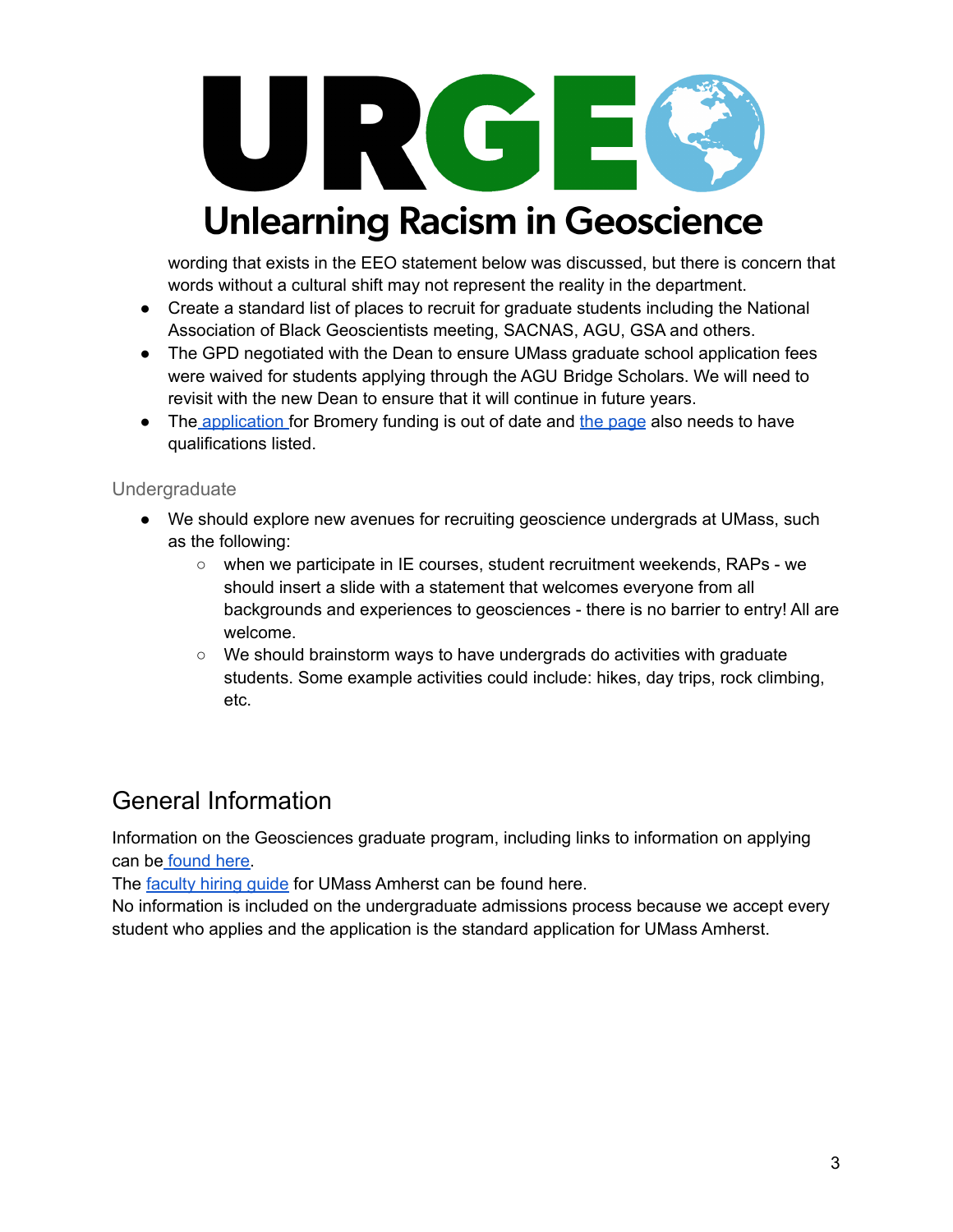

• What EEO (Equal Employment Opportunity) statement<sup>1</sup> is included in a standard job or admissions advertisement? Are there other inclusion statements and resources publicly available <sup>2</sup>?

<span id="page-4-0"></span>The Equal Opportunity Office at UMass Amherst provides a publicly available Policy Statement, which discusses Affirmative Action, Non-Discrimination and Title IX Non-Discrimination. Within this statement and regarding employment and admissions, the Non-Discrimination policy states: *"The University of Massachusetts, Amherst prohibits discrimination on the basis of race, color, religion, creed, sex, age, marital status, national origin, mental or physical disability, political belief or affiliation, pregnancy and pregnancy related condition(s), veteran status, sexual orientation, gender identity and expression, genetic information and any other class of individuals protected from discrimination under state or federal law in any aspect of the access to, admission, or treatment of students in its programs and activities, or in employment and application for employment."* The Affirmative Action policy states: "*Affirmative action in employment is required for women; racial and ethnic minorities; disabled veterans, recently separated veterans, active duty wartime or campaign badge veterans, and Armed Forces service medal veterans; and individuals with disabilities in order to address under-representation in the workforce."*

In addition to the EOO statement the College of Natural Sciences also has a diversity statement:

"As part of a commitment to their own multicultural community, CNS seeks an individual with a demonstrated commitment to diversity and one who will understand and embrace university initiatives and aspirations. Candidates will need to submit a Statement of Contribution to Diversity, Equity, and Inclusion (as stated above). The Diversity Statement should identify past experiences and future goals. These contributions may result from lived experiences, scholarship, and/or mentoring, teaching, and outreach activities. (<https://www.cns.umass.edu/diversity-equity-inclusion>.)"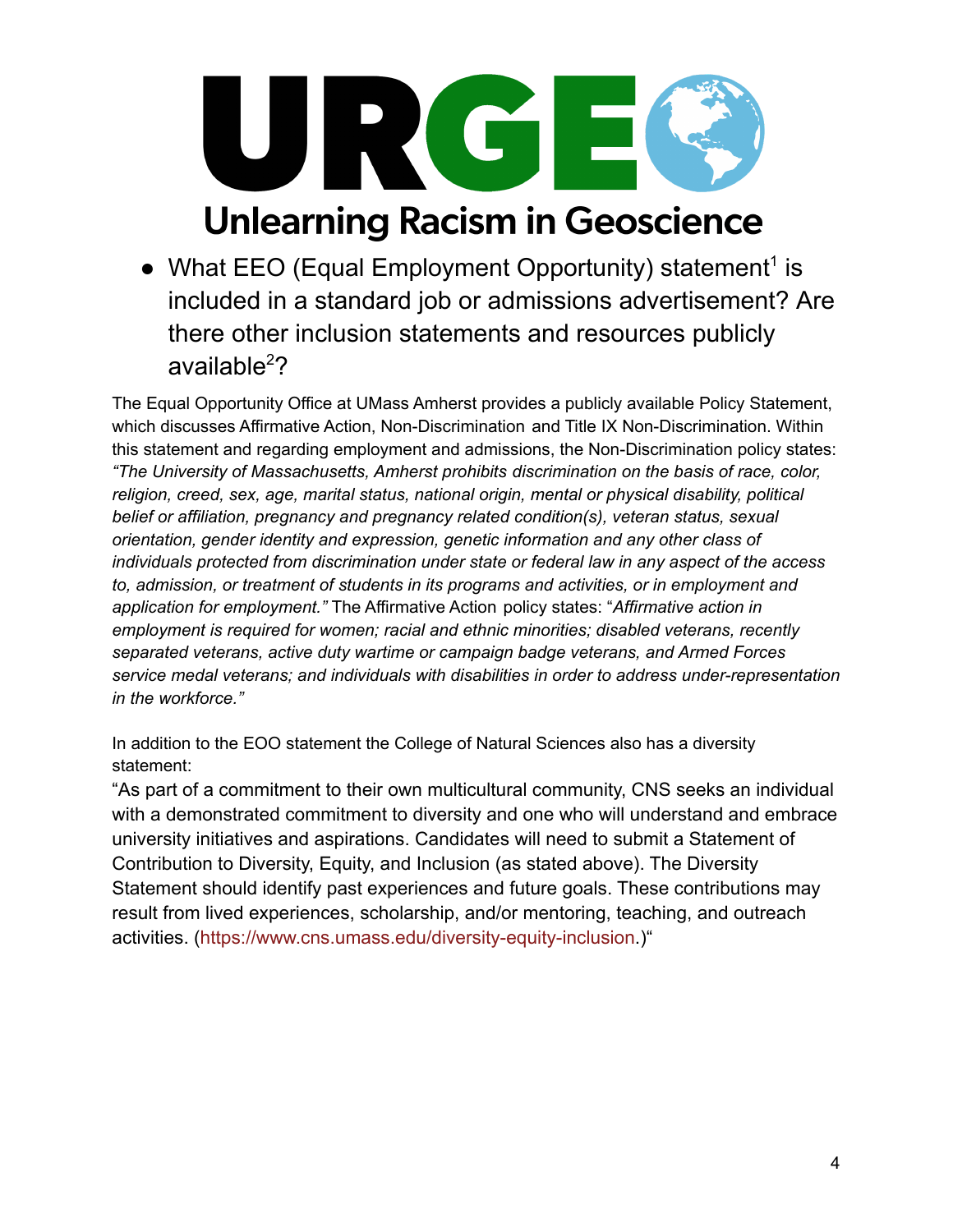

● Where are advertisements posted or sent? Are there other strategies for reaching applicants for hiring and/or admissions, e.g. job fairs, showcases?

<span id="page-5-0"></span>Where advertisements are posted varies based on what type of job, or which particular graduate program, is being posted.

#### <span id="page-5-1"></span>**Faculty**

For job postings the head of the search committee generally decides where to post and the chosen places will be related to the specialty of the job. For example when there was an opening for someone to run the geography based GIST masters program the position was advertised to geography professional societies, educator's groups, and listservs.

#### <span id="page-5-2"></span>Graduate Programs

For graduate programs it varies by degree program. For example the GIST 1 year program is generally advertised internally to undergrad students at UMass (via department listservs, physical fliers near relevant classes, etc) as well as externally (via regional GIS professional and academic lists).

For the geography MS program there is very limited funding available for students, and recruitment does not happen every year. This is due to a desire to be able to accept enough students at once to have a cohort of about 4-5 people, which generally happens every other year. When they are ready to accept a new cohort, advertisements are posted to regional geography related listservs and professional society websites.

The Geosciences department often has advertising booths at AGU and GSA, however this does not occur every year. One issue that has come up within the department is lack of funding for new students, which may explain the lack of consistent advertising at these conferences. There is limited funding for students already in the department. If a specific faculty member has research funding, they may reach out to colleagues or social media to look for new members of their research group. In addition, some undergraduate students in the department choose to apply to stay and continue their studies as graduate students.

The department has provided support for graduate students of color to attend the National Association of Black Geoscientists meeting and to the SACNAS annual meeting and to talk with prospective graduate students. The College of Natural Sciences regularly has a booth at the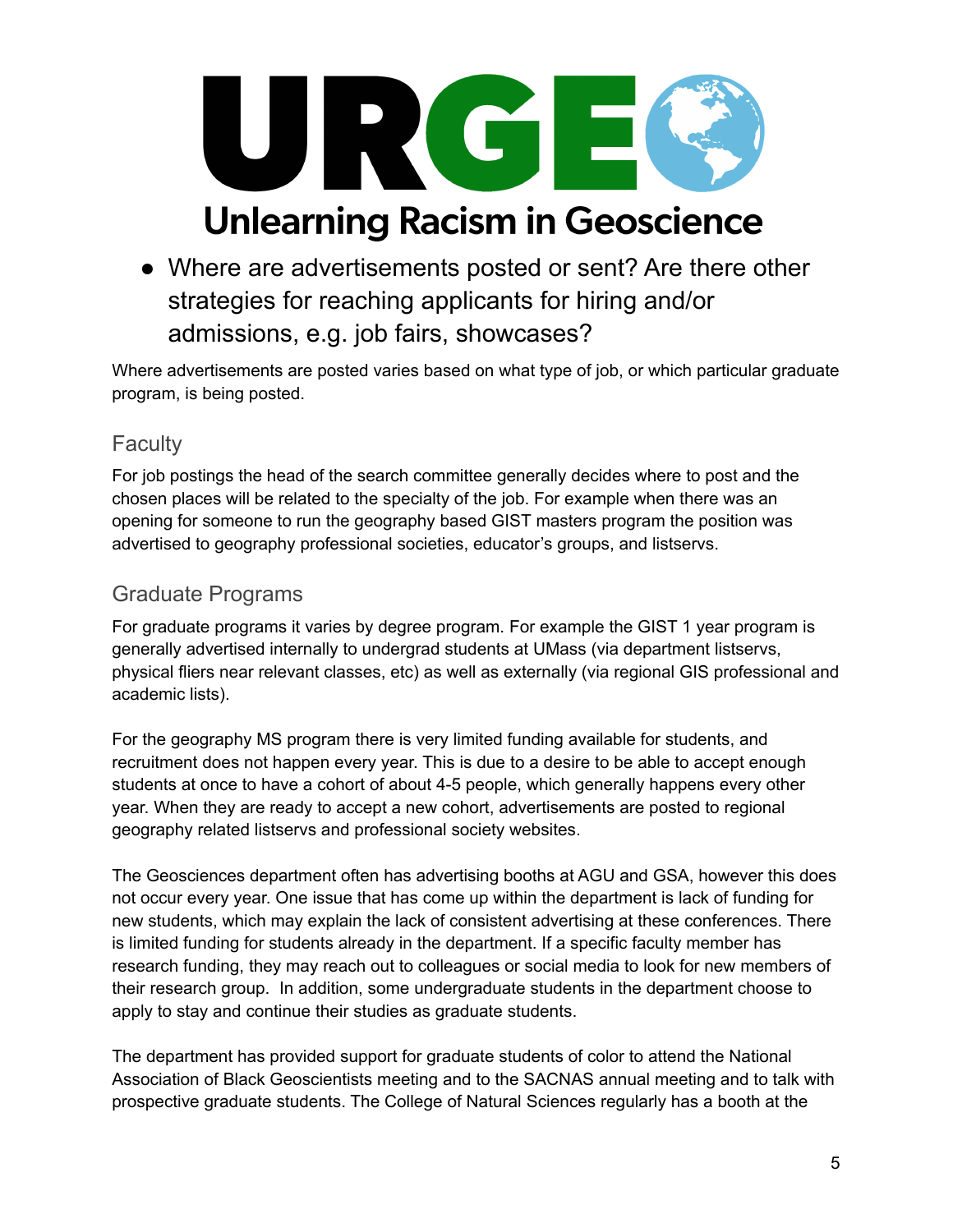

SACNAS meeting with materials about the Geosciences department. For the past three years, the GPD of the Geosciences program has sent letters to all senior undergraduate McNair scholars indicating interest in geosciences inviting them to apply to our program.

• What are the requirements for an applicant, e.g. letters of recommendations, fees/test scores 3 /grades? Is providing any of these a potential barrier that could be further lowered or removed? Are there any problematic questions asked?

#### <span id="page-6-1"></span><span id="page-6-0"></span>**Faculty**

For faculty job applications 3 letters of recommendation (maybe less for lecturer?), a CV, and letter of application (cover letter) as well as statements of teaching, research and diversity are required. Job listings are posted to professional society listservs and discussion boards as well as on the university website. The exact places it gets posted vary each time a job is open based on who leads the search committee and what research subfield they are trying to reach.

While the College of Natural Sciences now requires a diversity statement in job applications, there have been numerous hires within the Geoscience department specifically that have not gone through a clear application or formal review process. One goal for our department ought to be to increase the overall transparency of the hiring and review process.

#### <span id="page-6-2"></span>Graduate programs

The GRE was removed as a requirement in 2019, which opened up a discussion about how to assess admissions in a more holistic and less biased manner.

The UMass Amherst Graduate School requires a set of standard application materials including personal statement, letters of reference, and GPA. Application fees are waived for McNair scholars and AGU Bridge Scholars. The Geosciences GPD has successfully petitioned the graduate school to waive fees for URM students but the students need to disclose their racial/ethnic or low socio-economic status identity prior to applying.

The Geosciences Graduate Program Director, Michele Cooke created a video to inform faculty about the new holistic graduate admissions process and the role of implicit bias in our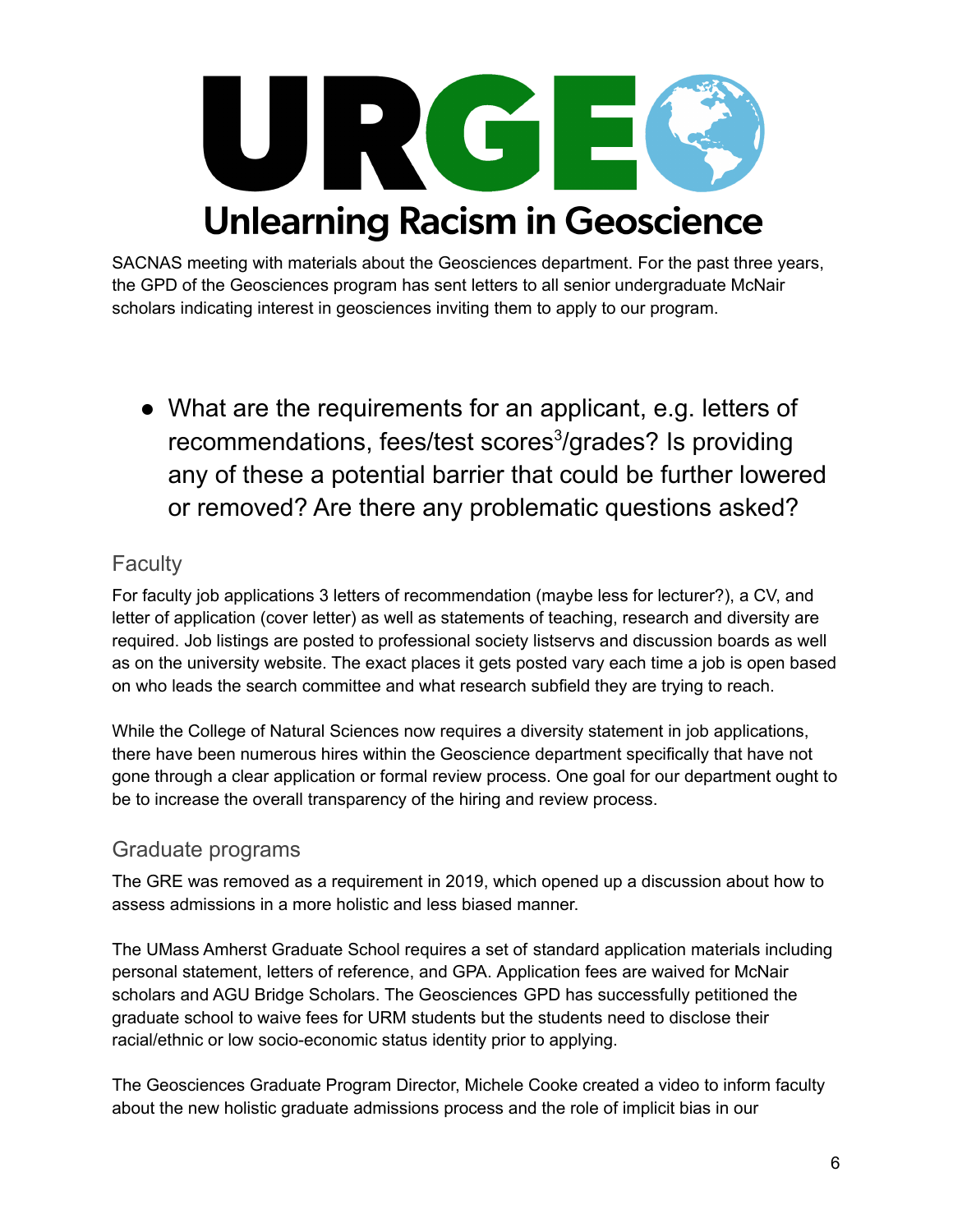

admissions decisions. The video is [available](https://drive.google.com/file/d/1qv-PrGviiRJfQU0zaLuEZ5y9HNjAcSEz/view) here. All faculty were encouraged but not required to watch it. It describes part of the motivation for overhauling admissions and references a talk Dr. Funmi Ayobami gave on the UMass campus called "Implicit Bias Training and Holistic Review of Graduate Admissions". The graduate admissions committee has a set of interview questions for prospective students that are [available](https://docs.google.com/document/d/1cqQQfgkzyDUIhRvNUlSGFQDW9mKRN_Wl7F66TwarQnk/edit) here.

The geosciences graduate programs have a required supplement, which can be [found](https://docs.google.com/forms/d/e/1FAIpQLSd2dYWC1joW7IsqzwlVL99IhtbBGSSHraY0yuuYQU74BHgucA/viewform) here. There are four prompts designed to assess 1) perseverance, 2) independence, 3) curiosity, 4) ability to work in teams, 5) maturity and, 6) communication skills (written and oral). The prompts are:

1. What motivates you to apply for our program? Graduate school is a multiyear commitment to learning and to a research project. The decision to attend graduate school is a major step in your career. Please tell us what motivates you to go to graduate school and why you think the Geosciences Department at UMass is where you would like to go?

2. Tell us about your perseverance and maturity. Completing graduate-level coursework, independent study, and research definitely requires perseverance in handling deadlines, challenges, and even failures along the way. Briefly describe a challenging time (one where you did not fully succeed in achieving a goal or completing a task) and describe how you responded to that and what you learned from that experience. Then, briefly describe an experience where you struggled through a challenging time but eventually succeeded. What helped you get through that struggle and the stress associated with it?

3. Tell us about how you work in teams. As a graduate student, your research will often involve working as a team with your advisor and other collaborators. Think about a past experience being a part of a team (academic or extra-curricular), and please answer the following questions:

- What role(s) did you play on the team (leader, synthesizer, heavy-lifter, etc.) that contributed to its success?
- What did you learn about successful teamwork and/or team culture through the experience?

4. Tell us about your independence, curiosity and problem-solving skills. Conducting research as a graduate student requires curiosity in developing a question or hypothesis and independence along with creative problem-solving in conducting self-directed research. Please describe a time when you took initiative on something, either academic or outside of academics, that highlights some of these qualities.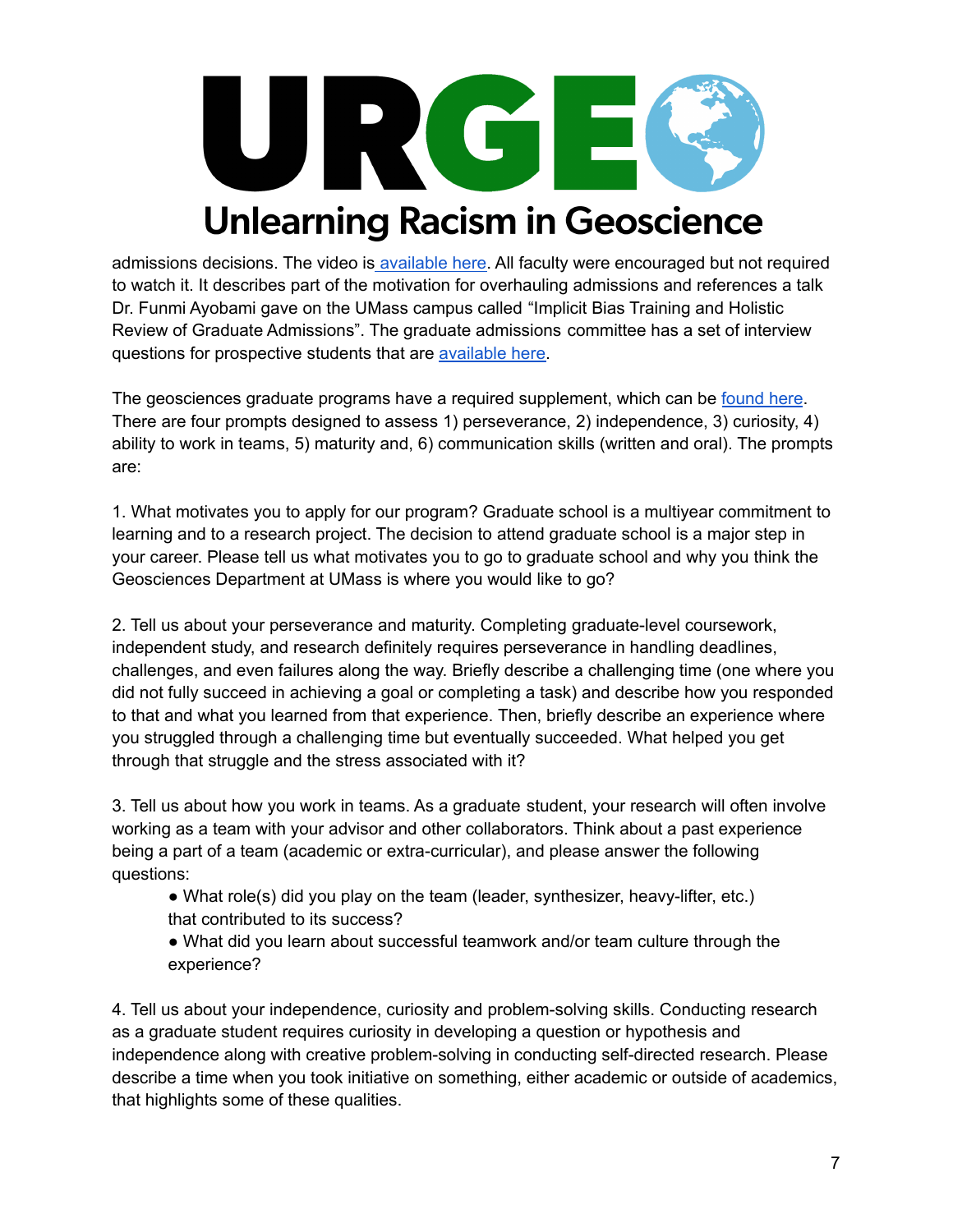

The Geosciences Department is one of the inaugural departments in the AGU Bridge program. For this program, underrepresented students fill out one common application without indicating specific departments. If our department is successful in recruiting a student to one of our research programs, that student has to then apply to UMass graduate school but their application fees are waived (the GPD negotiated this waiver with the last graduate school Dean and probably needs to revisit with the new Dean).

The geography program follows the process above except the supplemental questions are not required. The GIST 1 year program is a separate application. For that program applicants submit a letter of interest, 2 letters of recommendation, and their transcript.

• How are applicants/applications evaluated? Is that process and/or rubric<sup>4,5</sup> public? What kind of biases are introduced in this process and what strategies are used to address these, e.g. removing applicant names?

#### <span id="page-8-1"></span><span id="page-8-0"></span>**Faculty**

For the faculty job application review process there is no rubric or standard way of evaluating applicants. Applications are not anonymized. The search committee narrows down the applications. The search committee attends a training session with the Equal Opportunity Office about creating a fair process and to discuss the analysis of the expected applicant pool. EOO provides an analysis of which groups are underrepresented within the discipline as well as the expected composition of the applicant pool (based on recent NSF PhD numbers). The search committee is expected to solicit an applicant pool that matches the EOO goals. The committee is composed of people in the discipline, maybe 1 or 2 others who are in related fields, and one person from outside the department. The most senior faculty most closely related to position leads the search. If there are a large number of applicants each member of the committee would review a portion of them.

When the full list is narrowed to the final 10-12 candidates, letters of recommendation are requested and everyone on the committee reads all of the letters. As there is no standardized rubric for reviewing them, faculty interviewed during the process of creating this deliverable noted that a few items held a lot of weight during reviews. These items were who wrote the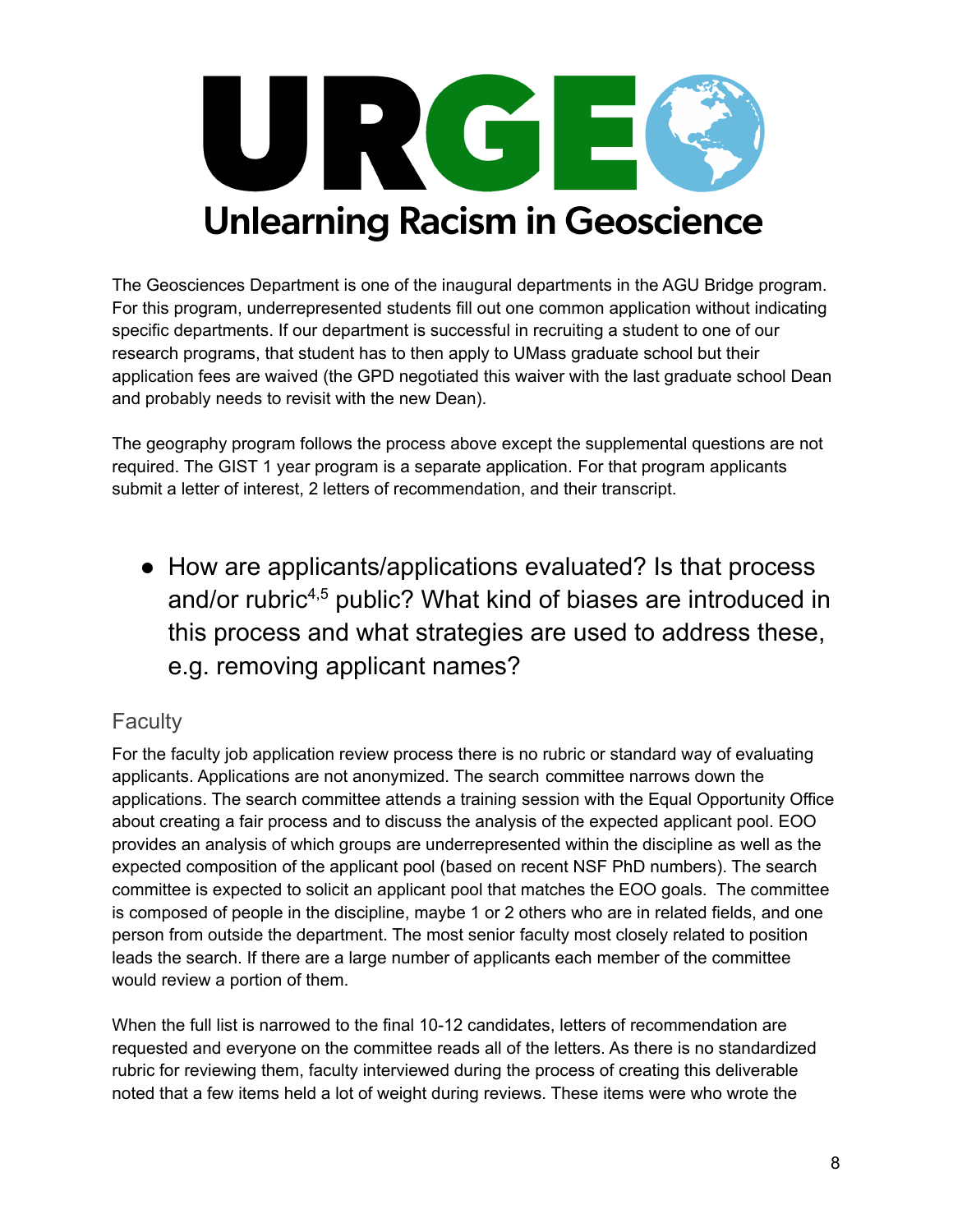

letters of rec (i.e was it from a well established researcher), which particular journals the applicant had published in, and their number of publications. Having been awarded NSF grants was another point that was seen as very favorable. Video interviews are occasionally conducted following letters of recommendation. After reviewing letters the committee further narrows the list to 3-5 finalists who interview on campus for the position. The interview list has to be approved by the Equal Opportunity Office before anyone can be invited. That report has to account for why applicants of color or other groups underrepresented in your field were not selected for interviews. The remainder of the process is described in the next section.

The search committee process is a point where there is a lot of room for bias and the process for faculty hires and criteria for assessing applicants should be reviewed.

#### <span id="page-9-0"></span>Graduate programs

Students from under-represented groups are considered early in the process and, if appropriate, nominated for Graduate School Spaulding-Smith fellowships (deadline Jan 15th). The GPD asks for lists from the graduate school of students who indicate gender, racial/ethnic and pell grant eligibility. The committee also learns of other student minoritized identity, such as disability or LGBTQIA+ identity, from disclosure within the dossier. In cases where students have similar rubric scores, the admissions committee factors the following in order of importance: whether the advisor is early career, the past mentor success of the advisor, equity in department support of students among the research groups and minoritized identities of the applicant.

The Geosciences program graduate student recruitment efforts benefit greatly from the graduate school's Spaulding-Smith program as well as the department's Bromery funding for underrepresented students with preference for African-Americans. Faculty are more likely to take on students with gaps in geosciences training (e.g. chemistry undergrad major), lower GPA or with weaker letters of reference (e.g. bias in letter writing) when independent funding is available. Other STEM fields have larger representation of students of color so drawing non-geosciences trained students to our department is one way to increase diversity. Our project-based MS program provides a way for non-geoscience trained students to fill their knowledge gaps and become PhD ready. Bromery funds have been used to provide fellowships, up front funds to cover onboarding expenses and funds to support research related activities, such as travel to NABG and other conferences. Additional alumni donations to the Bromery fund would significantly increase the program's ability to recruit and support students of color.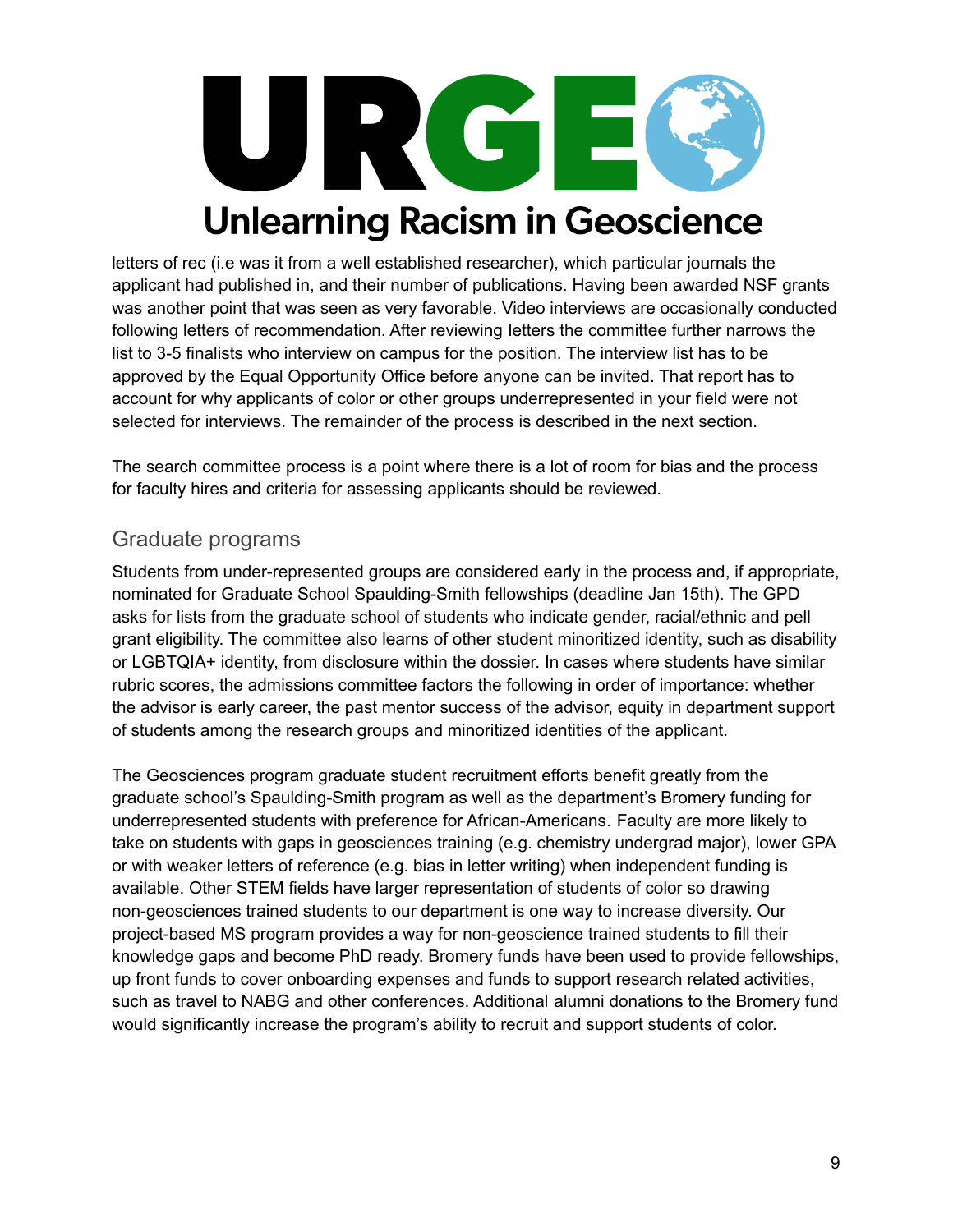

A new rubric for assessing applications to the geosciences program was introduced in 2020. It is designed to focus on the 6 traits listed above which the new prompts are designed to assess. Applicant names are included.

In the Geosciences program, the admissions committee consists of faculty representing three research areas: climate, solid earth and surficial processes. Those faculty read all of the applicants in their sub area and complete rubrics for those applicants. No student is admitted unless an advisor has also filled out the rubric. So each student has at least two scores. Some students fall within two research areas and end up with two scores from the committee members. The admissions director reads over all rubrics that have advisor support to ensure equity of scoring. The admissions committee representatives flag students who have high rubric scores and try to solicit faculty interest in those students who might not have contacted faculty prior to admission.

There are no rubrics for the geography or GIST programs though they are being considered and will likely be similar to those described above..

### <span id="page-10-0"></span>● Who is on selection committees and who makes the final decisions? Who interacts with the applicants?

#### <span id="page-10-1"></span>**Faculty**

For faculty hiring, once the search committee narrows the list to the final 5-6 people (refer to previous section for the review process before this) those final candidates will come to campus. The visit is generally 2 days long and consists of meetings with faculty, the Dean, and dept head, as well as giving a research talk and a teaching talk. There is no standard process for evaluating these talks. For the final decision generally the search committee makes a recommendation, and the faculty votes on it, however the vote could be overridden by the department head. At the end of the search, the department head presents the hiring proposal to the dean. No one interacts with applicants unless they are in the top 5.

#### <span id="page-10-2"></span>Graduate programs

For graduate program applicants it varies. The GIST program is run by Graduate Program Director Forrest Bowlick. He is the sole person who reviews these applications. The majority of applications are accepted until capacity is reached. Applicants are generally only declined if they have a very extensive GIS background and therefore UMass offers no classes that would help them advance.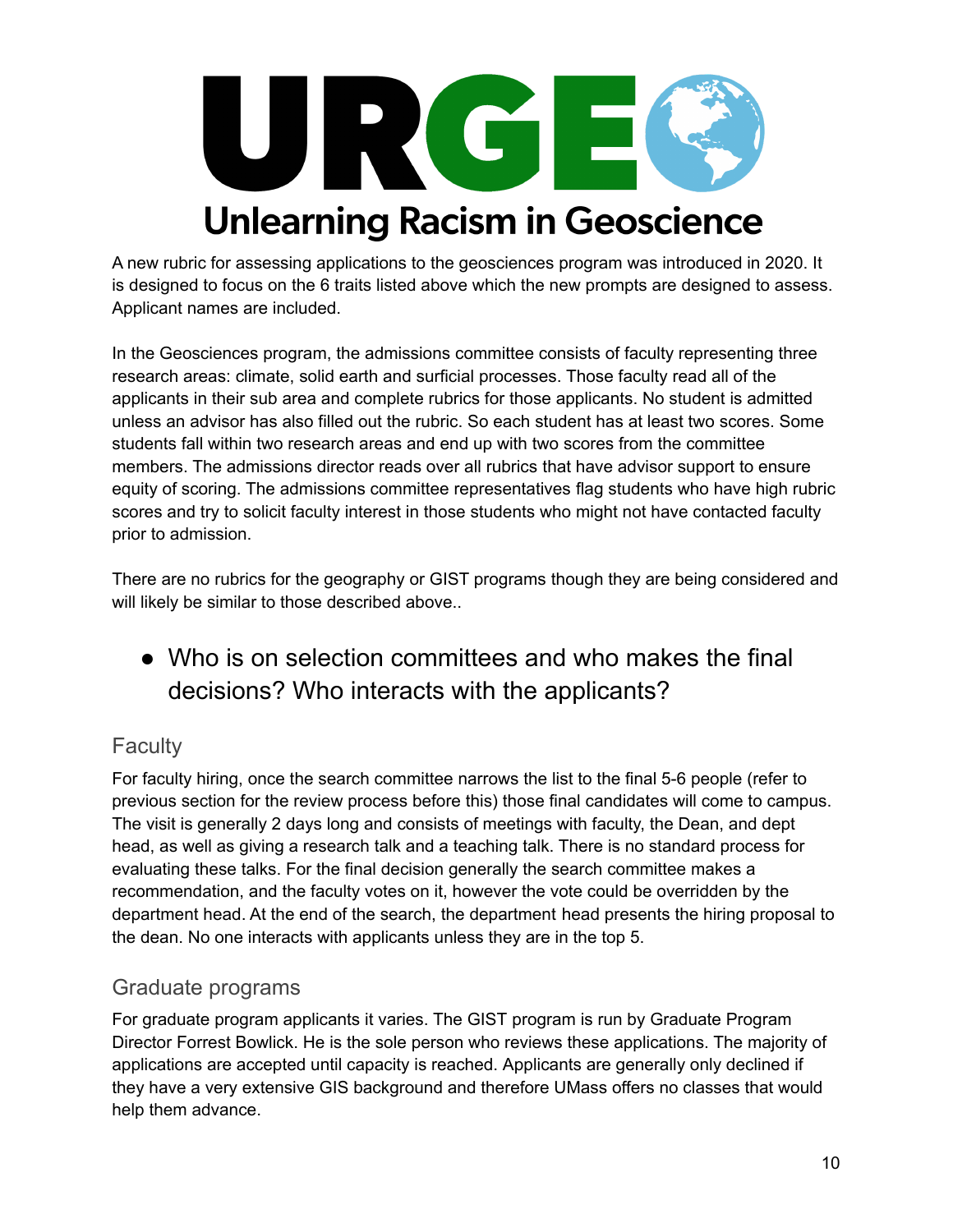

In the Geosciences program, applicants are encouraged to contact faculty in advance of applying. Our program web page outlines the admissions process and recommends students contact faculty. After the application deadline, faculty contact potential students for their research programs and conduct phone/video interviews as well as visits to campus. We have discussed hosting a prospective student weekend but faculty brought up salient arguments for and against this mechanism.

For the geography program, admissions is decided by Graduate Program Directors Eve Vogel and Qian Yu, in consultation with the geography faculty. In advance of opening applications Eve and Qian decide on the total number of applicants they can accept based on available funding. As the geography program is fairly small and has limited faculty each year they also assess in advance which faculty has capacity and desire to mentor a student. Potential applicants are encouraged on the department website to reach out to potential advisors to discuss interests before applying. Final decisions are jointly made by the faculty with extra attention paid to the opinions of the faculty who have capacity to mentor. For the geosciences program, faculty have the opportunity to read and score the applications and final decisions are again made by the faculty who would be mentoring the student. Geoscience faculty and geography faculty jointly present their recommendations for admission to the full faculty.

### • Has your hiring and/or admissions process been evaluated by outside consultants? What is the process for changing it?

<span id="page-11-0"></span>No outside consultants have reviewed the hiring or admissions process. Changes to graduate admissions can be made by the Graduate Program Directors. Changes to the faculty hiring process would need to be done by the department head or through university channels, such as the College of Natural Sciences or provost office.